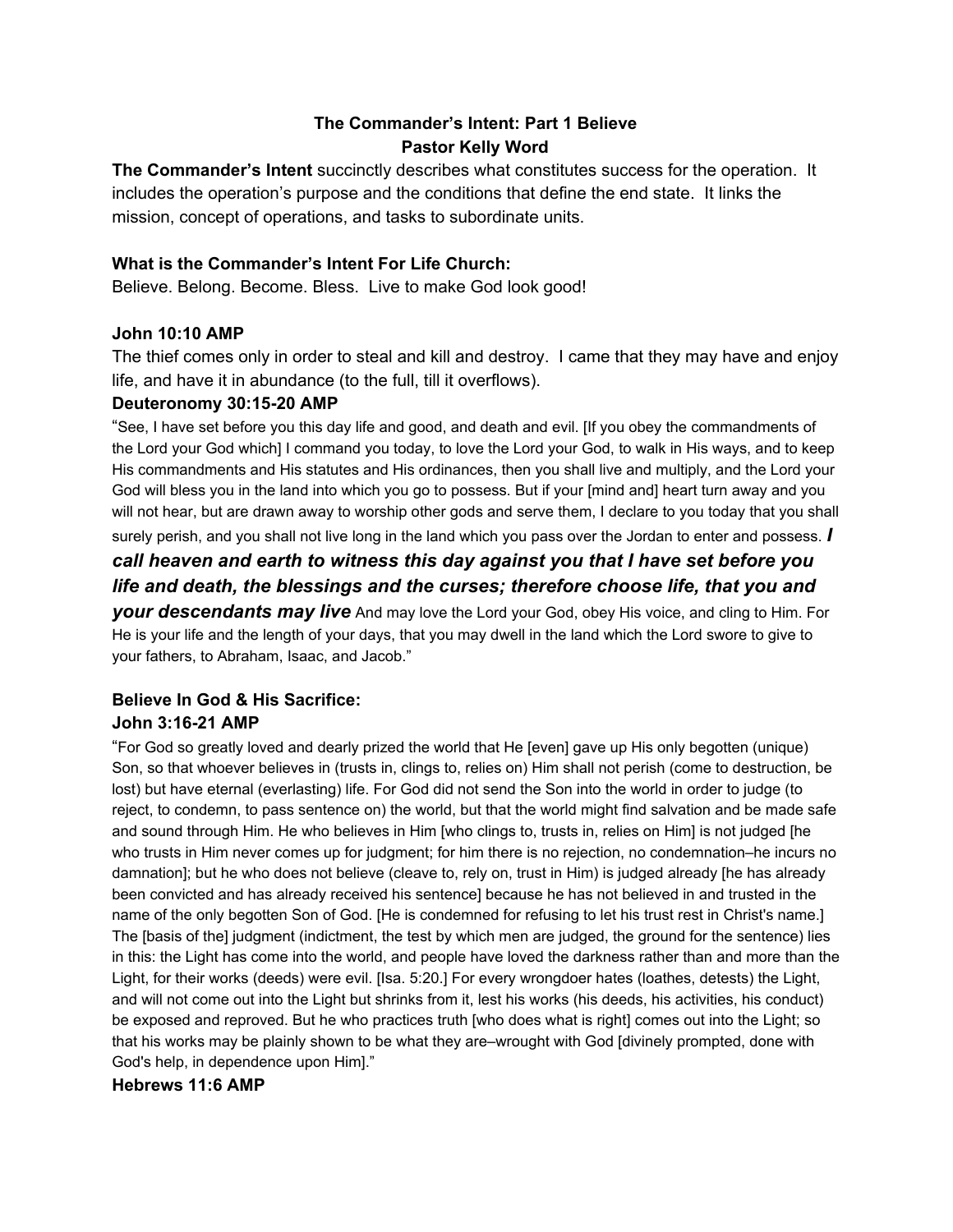"But without faith it is impossible to please and be satisfactory to Him. For whoever would come near to God must [necessarily] believe that God exists and that He is the rewarder of those who earnestly and diligently seek Him [out]."

## **John 1:12 AMP**

"But to as many as did receive and welcome Him, He gave the authority (power, privilege, right) to become the children of God, that is, to those who believe in (adhere to, trust in, and rely on) His name–[Isa. 56:5.]"

## **Isaiah 56:57 AMP**

"To them I will give in My house and within My walls a memorial and a name better [and more enduring] than sons and daughters; I will give them an everlasting name that will not be cut off. Also the foreigners who join themselves to the Lord to minister to Him and to love the name of the Lord and to be His servants, everyone who keeps the Sabbath so as not to profane it and who holds fast My covenant [by conscientious obedience]– All these I will bring to My holy mountain and make them joyful in My house of prayer. Their burnt offerings and their sacrifices will be accepted on My altar; for My house will be called a house of prayer for all peoples."

# **THE ROMAN'S ROAD TO SALVATION:**

# **Romans 3:23 KJV**

"For all have sinned, and come short of the glory of God;"

# **Romans 6:23 KJV**

"For the wages of sin is death; but the gift of God is eternal life through Jesus Christ our Lord."

## **Romans 5:8 KJV**

"But God commendeth his love toward us, in that, while we were yet sinners, Christ died for us." **Romans 10:910 KJV**

"That if thou shalt confess with thy mouth the Lord Jesus, and shalt believe in thine heart that God hath raised him from the dead, thou shalt be saved. For with the heart man believeth unto righteousness; and with the mouth confession is made unto salvation."

# **Prayer of Salvation:**

Dear God, I'm sorry. I repent. I have sinned. Please forgive me. I believe in you. I believe that Jesus died on the cross for me, and He is alive today! God give me strength to line my life up with you and live to make you look good! I thank you that you are my Lord and Master! In Jesus name, Amen.

# **We are not saved by works…. We are saved then do the work…**

# **Titus 3:45 AMP**

"He saved us, not because of any works of righteousness that we had done, but because of His own pity and mercy, by [the] cleansing [bath] of the new birth (regeneration) and renewing of the Holy Spirit, Which He poured out [so] richly upon us through Jesus Christ our Savior."

# **Isaiah 64:6 AMP**

"For we have all become like one who is unclean [ceremonially, like a leper], and all our righteousness (our best deeds of rightness and justice) is like filthy rags or a polluted garment; we all fade like a leaf, and our iniquities, like the wind, take us away [far from God's favor, hurrying us toward destruction]. [Lev. 13:45, 46.]"

## **Romans 10:17 KJV**

"So then faith cometh by hearing, and hearing by the word of God."

## **James 1:2225 AMP**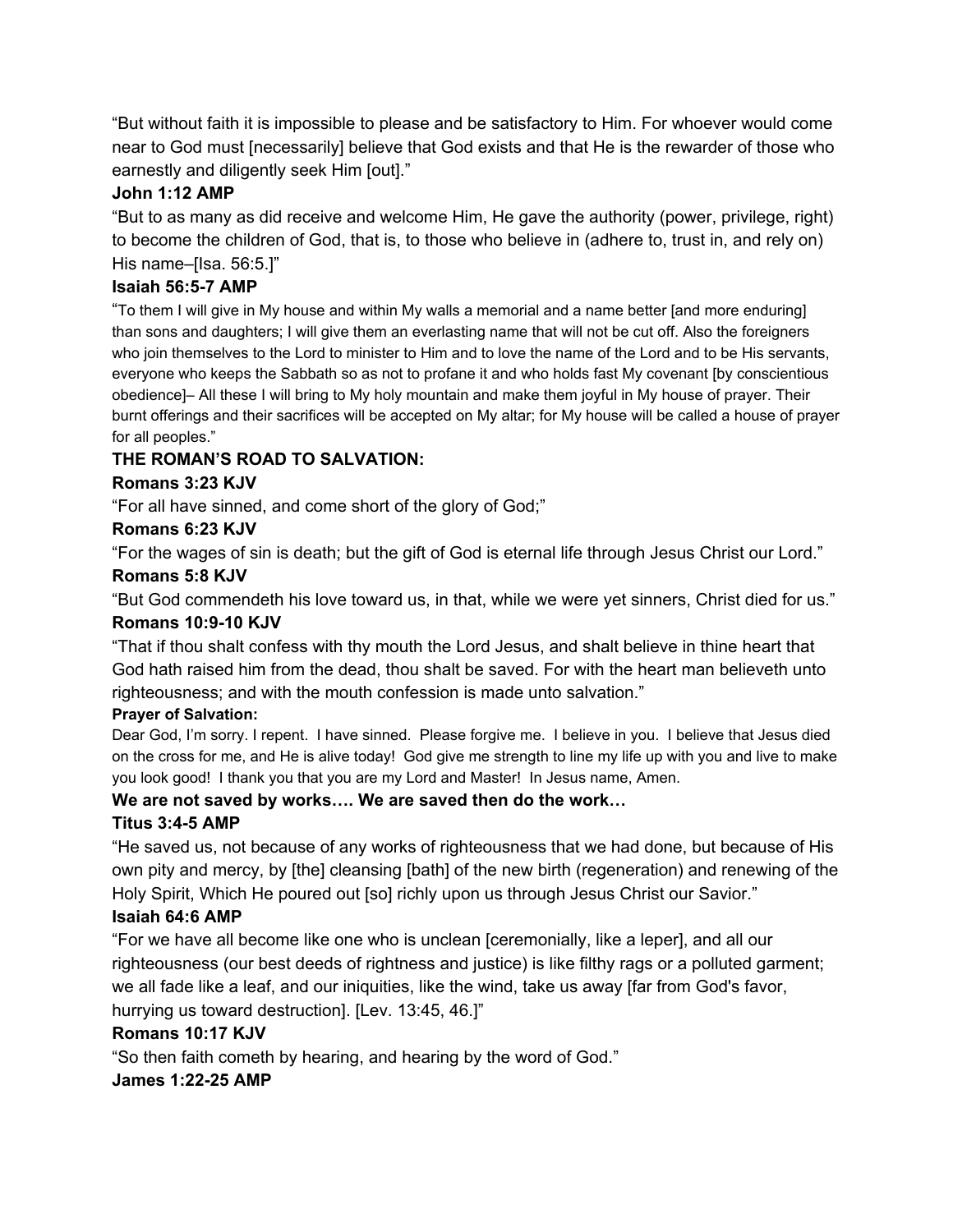"But be doers of the Word [obey the message], and not merely listeners to it, betraying yourselves [into deception by reasoning contrary to the Truth]. For if anyone only listens to the Word without obeying it and being a doer of it, he is like a man who looks carefully at his [own] natural face in a mirror; For he thoughtfully observes himself, and then goes off and promptly forgets what he was like. But he who looks carefully into the faultless law, the [law] of liberty, and is faithful to it and perseveres in looking into it, being not a heedless listener who forgets but an active doer [who obeys], he shall be blessed in his doing (his life of obedience)."

### **1 John 5:3 AMP**

"For the [true] love of God is this: that we do His commands [keep His ordinances and are mindful of His precepts and teaching]. And these orders of His are not irksome (burdensome, oppressive, or grievous)."

### **Psalm 119:30-32 AMP**

"I have chosen the way of truth and faithfulness; Your ordinances have I set before me. I cleave to Your testimonies; O Lord, put me not to shame! I will [not merely walk, but] run the way of Your commandments, when You give me a heart that is willing."

### **1 John 3:924 AMP**

"No one born (begotten) of God [deliberately, knowingly, and habitually] practices sin, for God's nature abides in him [His principle of life, the divine sperm, remains permanently within him]; and he cannot practice sinning because he is born (begotten) of God. By this it is made clear who take their nature from God and are His children and who take their nature from the devil and are his children: no one who does not practice righteousness [who does not conform to God's will in purpose, thought, and action] is of God; neither is anyone who does not love his brother (his fellow believer in Christ). For this is the message (the announcement) which you have heard from the first, that we should love one another, [And] not be like Cain who [took his nature and got his motivation] from the evil one and slew his brother. And why did he slay him? Because his deeds (activities, works) were wicked and malicious and his brother's were righteous (virtuous). Do not be surprised and wonder, brethren, that the world detests and pursues you with hatred. We know that we have passed over out of death into Life by the fact that we love the brethren (our fellow Christians). He who does not love abides (remains, is held and kept continually) in [spiritual] death. Anyone who hates (abominates, detests) his brother [in Christ] is [at heart] a murderer, and you know that no murderer has eternal life abiding (persevering) within him. By this we come to know (progressively to recognize, to perceive, to understand) the [essential] love: that He laid down His [own] life for us; and we ought to lay [our] lives down for [those who are our] brothers [in Him]. But if anyone has this world's goods (resources for sustaining life) and sees his brother and fellow believer in need, yet closes his heart of compassion against him, how can the love of God live and remain in him? Little children, let us not love [merely] in theory or in speech but in deed and in truth (in practice and in sincerity). By this we shall come to know (perceive, recognize, and understand) that we are of the Truth, and can reassure (quiet, conciliate, and pacify) our hearts in His presence, Whenever our hearts in [tormenting] self-accusation make us feel guilty and condemn us. [For we are in God's hands.] For He is above and greater than our consciences (our hearts), and He knows (perceives and understands) everything [nothing is hidden from Him]. And, beloved, if our consciences (our hearts) do not accuse us [if they do not make us feel guilty and condemn us], we have confidence (complete assurance and boldness) before God, And we receive from Him whatever we ask, because we [watchfully] obey His orders [observe His suggestions and injunctions, follow His plan for us] and [habitually] practice what is pleasing to Him. And this is His order (His command, His injunction): that we should believe in (put our faith and trust in and adhere to and rely on) the name of His Son Jesus Christ (the Messiah), and that we should love one another, just as He has commanded us. All who keep His commandments [who obey His orders and follow His plan, live and continue to live, to stay and] abide in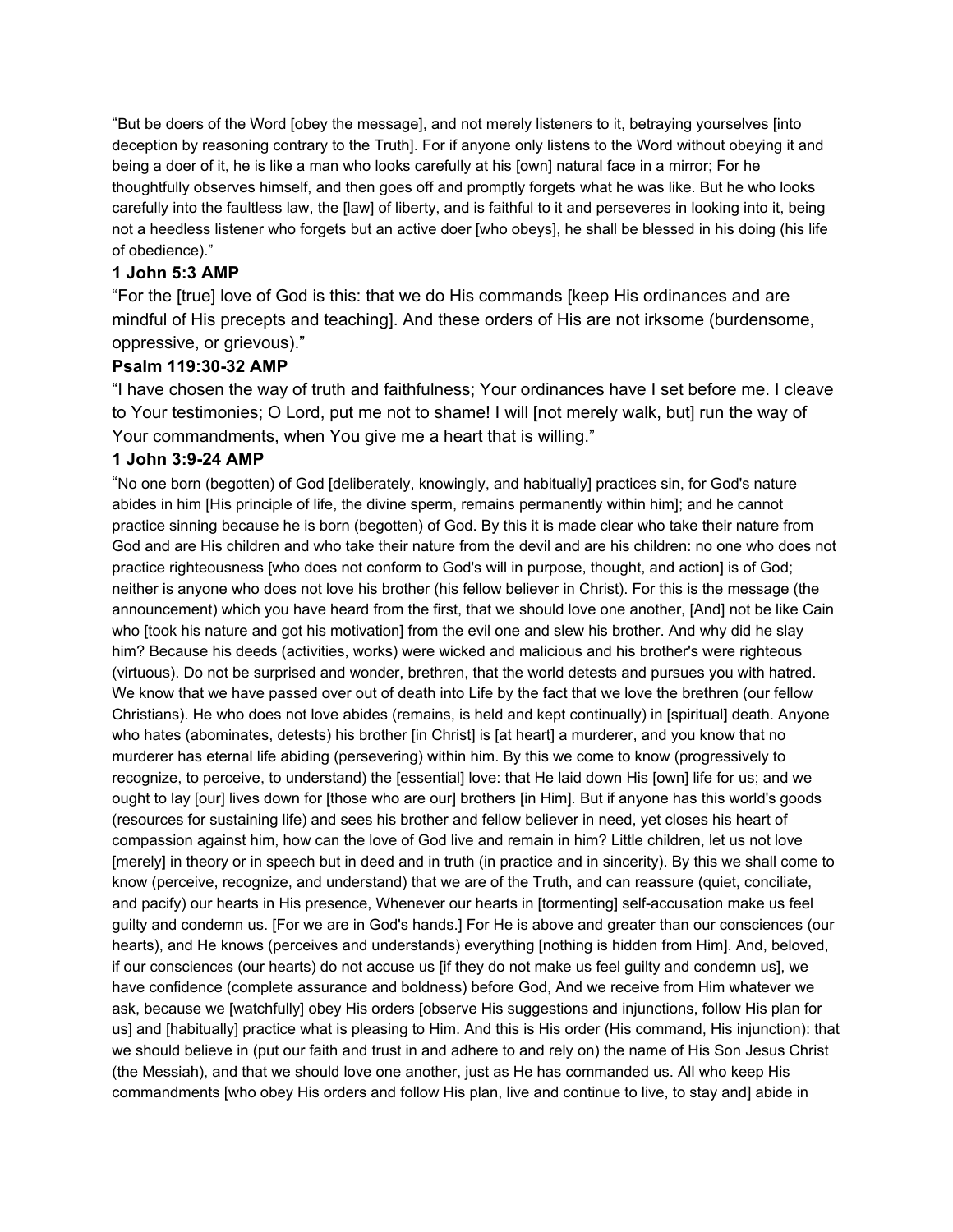Him, and He in them. [They let Christ be a home to them and they are the home of Christ.] And by this we know and understand and have the proof that He [really] lives and makes His home in us: by the [Holy] Spirit Whom He has given us."

## **Believe On God & His Word:**

## **Romans 15:13 AMP**

"May the God of your hope so fill you with all joy and peace in believing [through the experience of your faith] that by the power of the Holy Spirit you may abound and be overflowing (bubbling over) with hope."

# **Isaiah 40:2931 AMP**

"He gives power to the faint and weary, and to him who has no might He increases strength [causing it to multiply and making it to abound]. [II Cor. 12:9.] Even youths shall faint and be weary, and [selected] young men shall feebly stumble and fall exhausted; But those who wait for the Lord [who expect, look for, and hope in Him] shall change and renew their strength and power; they shall lift their wings and mount up [close to God] as eagles [mount up to the sun]; they shall run and not be weary, they shall walk and not faint or become tired. [Heb. 12:1-3.]" **Mark 9:2324 KJV**

"Jesus said unto him, If thou canst believe, all things are possible to him that believeth. And straightway the father of the child cried out, and said with tears, Lord, I believe; help thou mine unbelief."

# **Psalm 28:7 AMP**

"The Lord is my Strength and my [impenetrable] Shield; my heart trusts in, relies on, and confidently leans on Him, and I am helped; therefore my heart greatly rejoices, and with my song will I praise Him."

## **Psalm 112:67 AMP**

"He will not be moved forever; the [uncompromisingly] righteous (the upright, in right standing with God) shall be in everlasting remembrance. [Prov. 10:7.] He shall not be afraid of evil tidings; his heart is firmly fixed, trusting (leaning on and being confident) in the Lord."

# **Psalm 40:14 AMP**

"I WAITED patiently and expectantly for the Lord; and He inclined to me and heard my cry. He drew me up out of a horrible pit [a pit of tumult and of destruction], out of the miry clay (froth and slime), and set my feet upon a rock, steadying my steps and establishing my goings. And He has put a new song in my mouth, a song of praise to our God. Many shall see and fear (revere and worship) and put their trust and confident reliance in the Lord. [Ps. 5:11.] Blessed (happy, fortunate, to be envied) is the man who makes the Lord his refuge and trust, and turns not to the proud or to followers of false gods."

## **Proverbs 3:58 AMP**

"Lean on, trust in, and be confident in the Lord with all your heart and mind and do not rely on your own insight or understanding. In all your ways know, recognize, and acknowledge Him, and He will direct and make straight and plain your paths. Be not wise in your own eyes; reverently fear and worship the Lord and turn [entirely] away from evil. [Prov. 8:13.] It shall be health to your nerves and sinews, and marrow and moistening to your bones."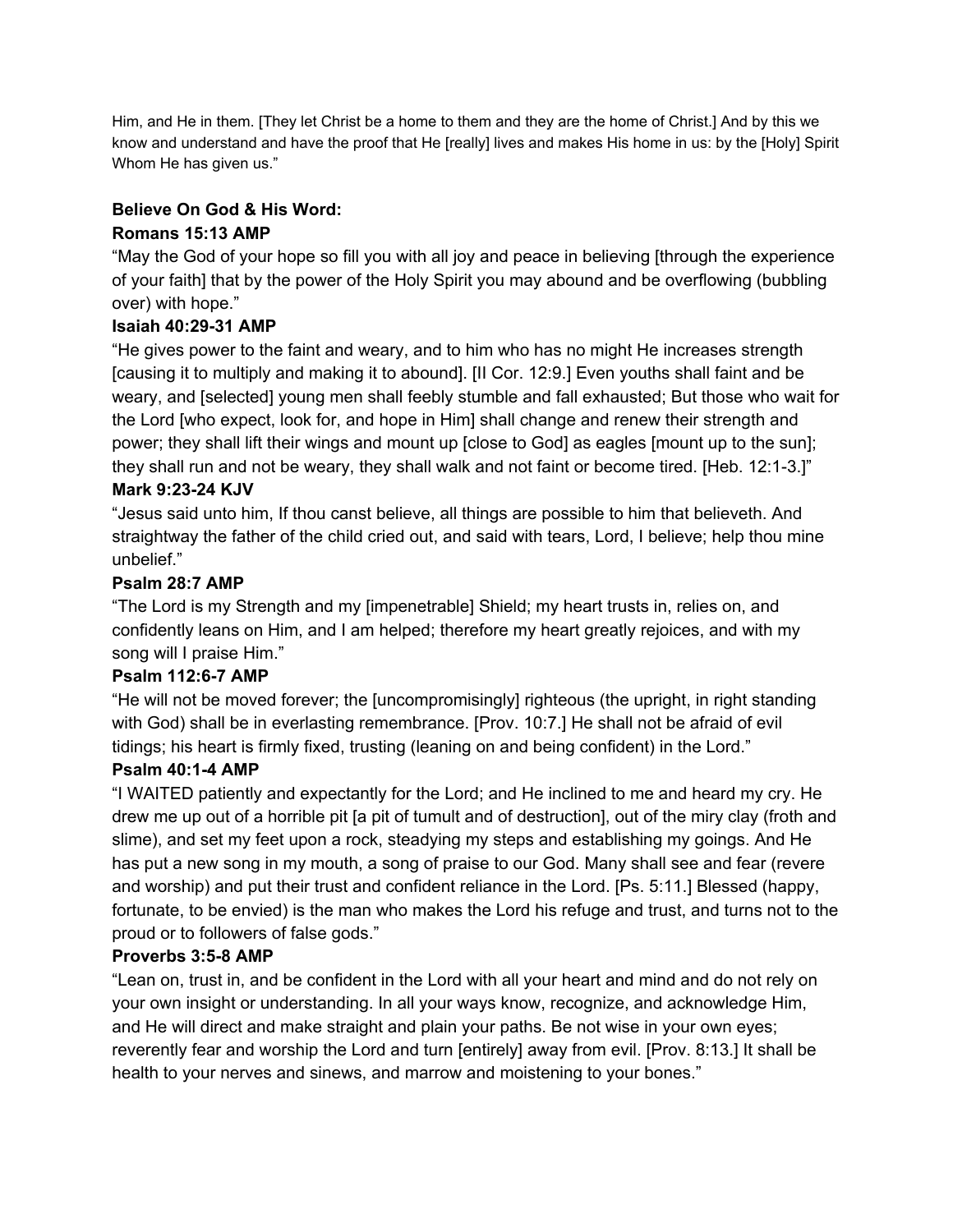# **The Commander's Intent: Part 2 Belong Pastor Kelly Word**

The Commander's Intent succinctly describes what constitutes success for the operation. It includes the operation's purpose and the conditions that define the end state. It links the mission, concept of operations, and tasks to subordinate units.

# **What is the Commander's Intent For Life Church:**

Believe. Belong. Become. Bless. Live to make God look good!

# **John 10:10 AMP**

The thief comes only in order to steal and kill and destroy. I came that they may have and enjoy life, and have it in abundance (to the full, till it overflows).

# **Deuteronomy 30:1520 AMP**

"See, I have set before you this day life and good, and death and evil. [If you obey the commandments of the Lord your God which] I command you today, to love the Lord your God, to walk in His ways, and to keep His commandments and His statutes and His ordinances, then you shall live and multiply, and the Lord your God will bless you in the land into which you go to possess. But if your [mind and] heart turn away and you will not hear, but are drawn away to worship other gods and serve them, I declare to you today that you shall surely perish, and you shall not live long in the land which you pass over the Jordan to enter and possess. *I call heaven and earth to witness this day against you that I have set before you life and death, the blessings and the curses; therefore choose life, that you and your* **descendants may live** And may love the Lord your God, obey His voice, and cling to Him. For

He is your life and the length of your days, that you may dwell in the land which the Lord swore to give to your fathers, to Abraham, Isaac, and Jacob."

# **God Cares About Community:**

# **Hebrews 10:2425 AMP**

"And let us consider and give attentive, continuous care to watching over one another, studying how we may stir up (stimulate and incite) to love and helpful deeds and noble activities, Not forsaking or neglecting to assemble together [as believers], as is the habit of some people, but admonishing (warning, urging, and encouraging) one another, and all the more faithfully as you see the day approaching."

# **Matthew 18:1920 AMP**

"Again I tell you, if two of you on earth agree (harmonize together, make a symphony together) about whatever [anything and everything] they may ask, it will come to pass and be done for them by My Father in heaven. For wherever two or three are gathered (drawn together as My followers) in (into) My name, there I AM in the midst of them. [Exod. 3:14.]"

# **1 John 1:67 AMP**

"[So] if we say we are partakers together and enjoy fellowship with Him when we live and move and are walking about in darkness, we are [both] speaking falsely and do not live and practice the Truth [which the Gospel presents]. But if we [really] are living and walking in the Light, as He [Himself] is in the Light, we have [true, unbroken] fellowship with one another, and the blood of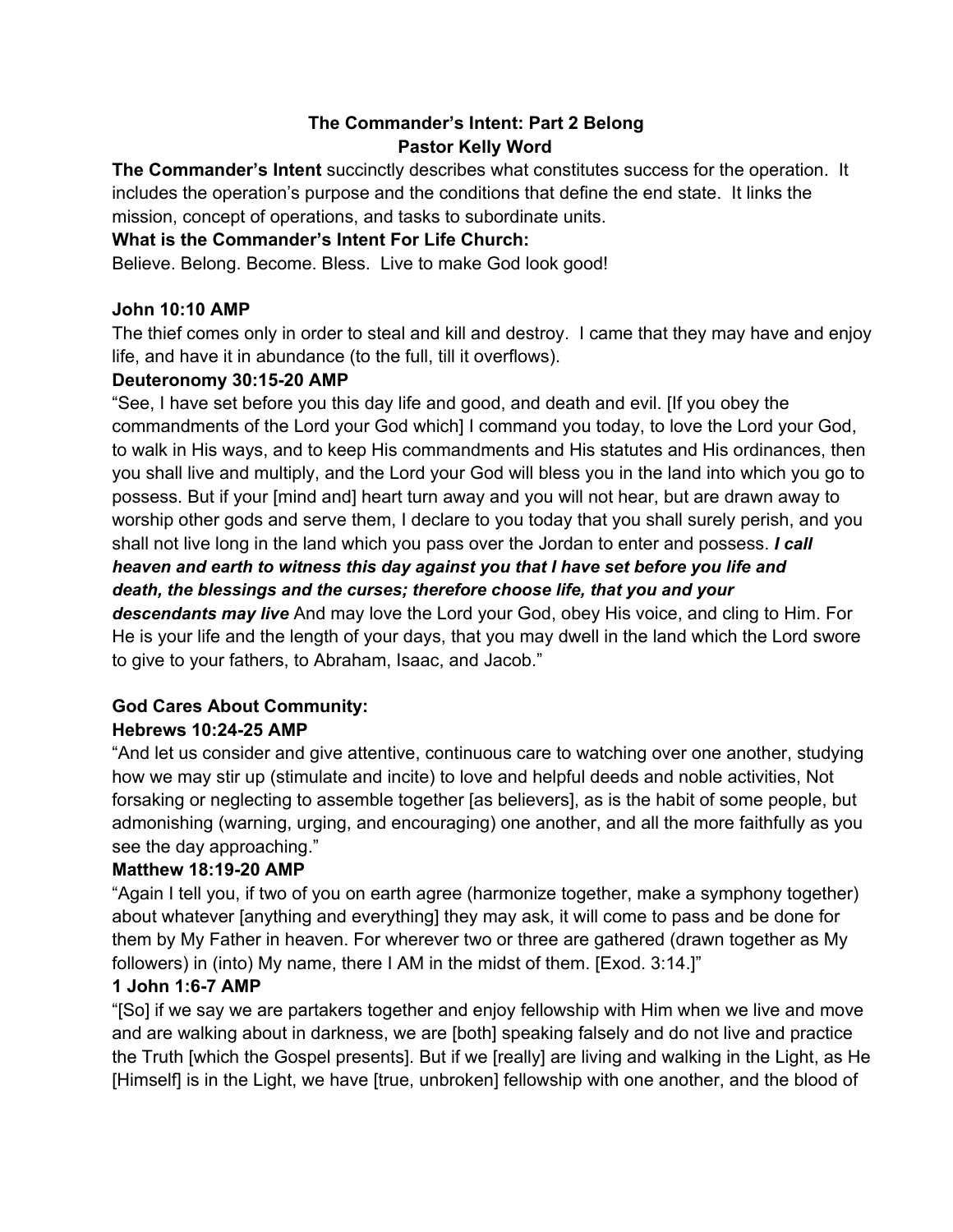Jesus Christ His Son cleanses (removes) us from all sin and guilt [keeps us cleansed from sin in all its forms and manifestations]."

# **Proverbs 3:27-29 AMP**

"Withhold not good from those to whom it is due [its rightful owners], when it is in the power of your hand to do it. [Rom. 13:7; Gal. 6:10.] Do not say to your neighbor, Go, and come again; and tomorrow I will give it–when you have it with you. [Lev. 19:13; Deut. 24:15.] Do not contrive or dig up or cultivate evil against your neighbor, who dwells trustingly and confidently beside you."

# **1 Peter 4:9 AMP**

"Practice hospitality to one another (those of the household of faith). [Be hospitable, be a lover of strangers, with brotherly affection for the unknown guests, the foreigners, the poor, and all others who come your way who are of Christ's body.] And [in each instance] do it ungrudgingly (cordially and graciously, without complaining but as representing Him)."

# **Acts 2:4247 AMP**

"And they steadfastly persevered, devoting themselves constantly to the instruction and fellowship of the apostles, to the breaking of bread [including the Lord's Supper] and prayers. And a sense of awe (reverential fear) came upon every soul, and many wonders and signs were performed through the apostles (the special messengers). And all who believed (who adhered to and trusted in and relied on Jesus Christ) were united and [together] they had everything in common; And they sold their possessions (both their landed property and their movable goods) and distributed the price among all, according as any had need. And day after day they regularly assembled in the temple with united purpose, and in their homes they broke bread [including the Lord's Supper]. They partook of their food with gladness and simplicity and generous hearts, Constantly praising God and being in favor and goodwill with all the people; and the Lord kept adding [to their number] daily those who were being saved [from spiritual death]."

## **1 Thessalonians 5:1115 AMP**

"Therefore encourage (admonish, exhort) one another and edify (strengthen and build up) one another, just as you are doing. Now also we beseech you, brethren, get to know those who labor among you [recognize them for what they are, acknowledge and appreciate and respect them all]–your leaders who are over you in the Lord and those who warn and kindly reprove and exhort you. And hold them in very high and most affectionate esteem in [intelligent and sympathetic] appreciation of their work. Be at peace among yourselves. And we earnestly beseech you, brethren, admonish (warn and seriously advise) those who are out of line [the loafers, the disorderly, and the unruly]; encourage the timid and fainthearted, help and give your support to the weak souls, [and] be very patient with everybody [always keeping your temper]. [Isa. 35:4.] See that none of you repays another with evil for evil, but always aim to show kindness and seek to do good to one another and to everybody."

# **God Cares About Unity:**

# **Psalm 133:13 AMP**

"BEHOLD, HOW good and how pleasant it is for brethren to dwell together in unity! It is like the precious ointment poured on the head, that ran down on the beard, even the beard of Aaron [the first high priest], that came down upon the collar and skirts of his garments [consecrating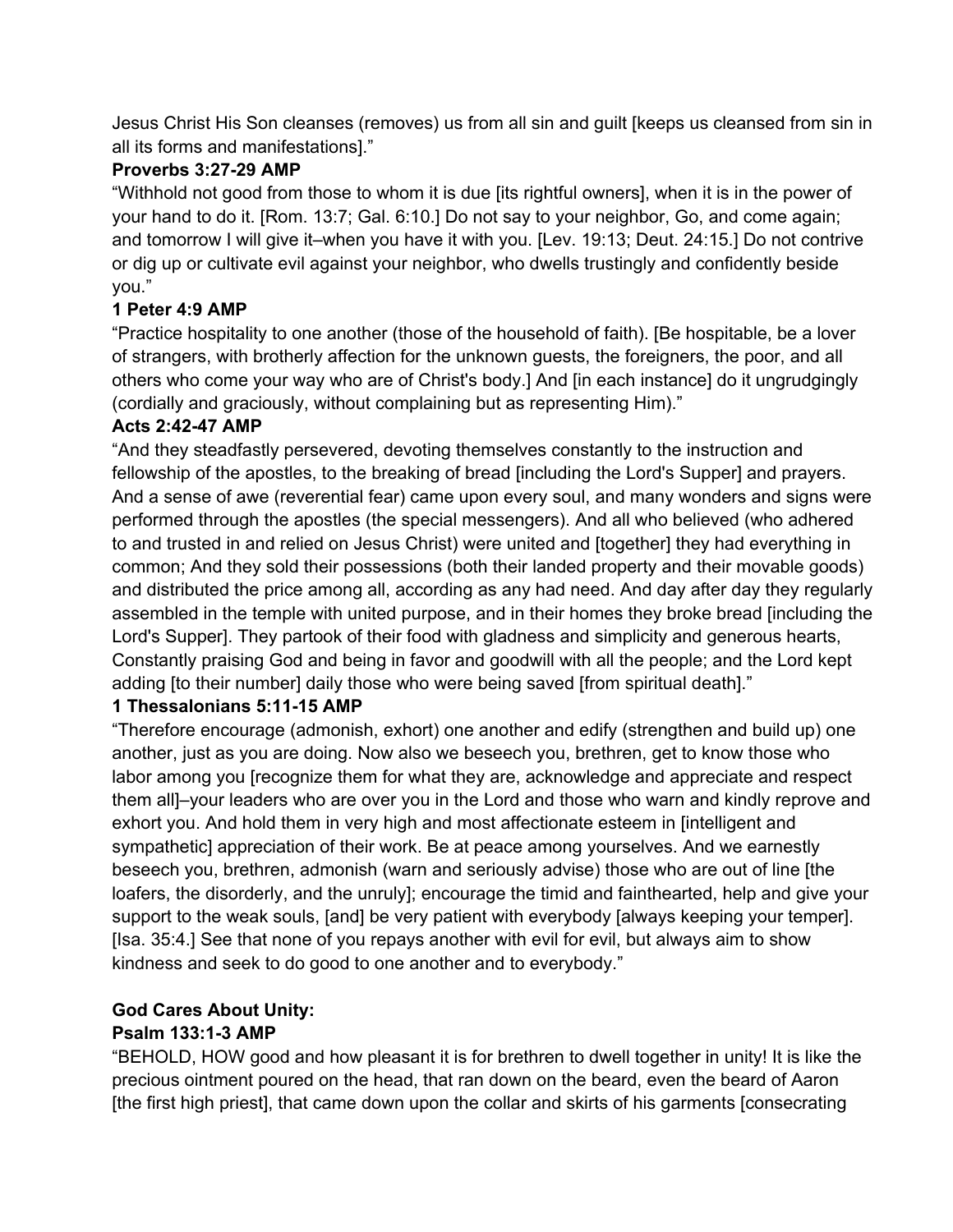the whole body]. [Exod. 30:25, 30.] It is like the dew of [lofty] Mount Hermon and the dew that comes on the hills of Zion; **for there the Lord has commanded the blessing, even life forevermore [upon the high and the lowly]."**

# **1 Corinthians 1:10 AMP**

"But I urge and entreat you, brethren, by the name of our Lord Jesus Christ, that all of you be in perfect harmony and full agreement in what you say, and that there be no dissensions or factions or divisions among you, but that you be perfectly united in your common understanding and in your opinions and judgments."

## **Leviticus 19:16-18 AMP**

"You shall not go up and down as a dispenser of gossip and scandal among your people, nor shall you [secure yourself by false testimony or by silence and] endanger the life of your neighbor. I am the Lord. You shall not hate your brother in your heart; but you shall surely rebuke your neighbor, lest you incur sin because of him. [Gal. 6:1; I John 2:9, 11; 3:15.] You shall not take revenge or bear any grudge against the sons of your people, but you shall love your neighbor as yourself. I am the Lord. [Matt. 5:4346; Rom. 12:17, 19.]"

## **Colossians 3:1215 AMP**

"Clothe yourselves therefore, as God's own chosen ones (His own picked representatives), [who are] purified and holy and well-beloved [by God Himself, by putting on behavior marked by] tenderhearted pity and mercy, kind feeling, a lowly opinion of yourselves, gentle ways, [and] patience [which is tireless and long-suffering, and has the power to endure whatever comes, with good temper]. Be gentle and forbearing with one another and, if one has a difference (a grievance or complaint) against another, readily pardoning each other; even as the Lord has [freely] forgiven you, so must you also [forgive]. And above all these [put on] love and enfold yourselves with the bond of perfectness [which binds everything together completely in ideal harmony]. And let the peace (soul harmony which comes) from Christ rule (act as umpire continually) in your hearts [deciding and settling with finality all questions that arise in your minds, in that peaceful state] to which as [members of Christ's] one body you were also called [to live]. And be thankful (appreciative), [giving praise to God always]."

# **Zechariah 8:1617 AMP**

"These are the things that you shall do: speak every man the truth with his neighbor; render the truth and pronounce the judgment or verdict that makes for peace in [the courts at] your gates. [Eph. 4:25.] And let none of you think or imagine or devise evil or injury in your hearts against his neighbor, and love no false oath, for all these things I hate, says the Lord."

# **Ephesians 4:13 AMP**

"I THEREFORE, the prisoner for the Lord, appeal to and beg you to walk (lead a life) worthy of the [divine] calling to which you have been called [with behavior that is a credit to the summons to God's service, Living as becomes you] with complete lowliness of mind (humility) and meekness (unselfishness, gentleness, mildness), with patience, bearing with one another and making allowances because you love one another. Be eager and strive earnestly to guard and keep the harmony and oneness of [and produced by] the Spirit in the binding power of peace."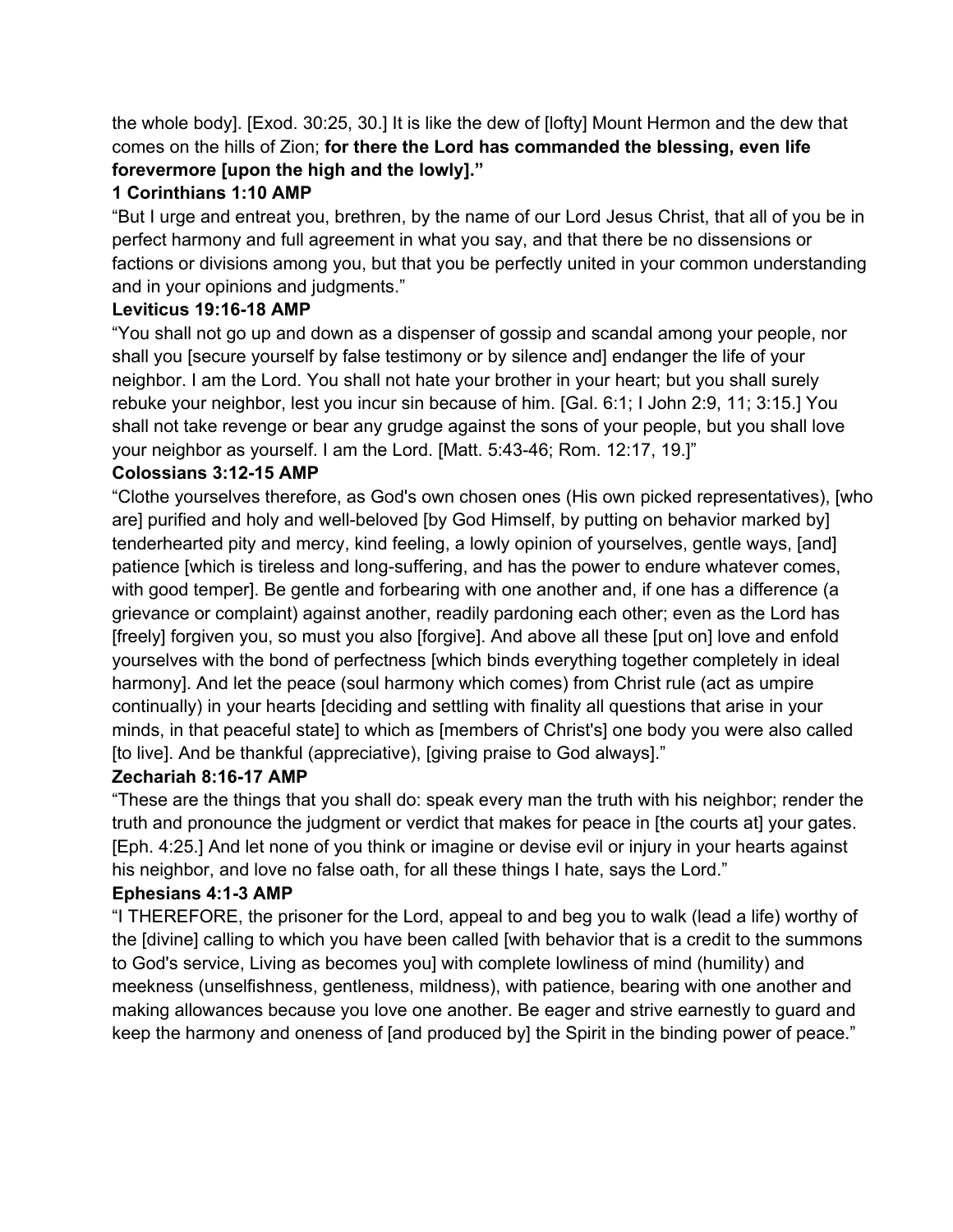## **The Commander's Intent: Part 2 Belong: Relationships Pastor Kelly Word**

**The Commander's Intent**succinctly describes what constitutes success for the operation. It includes the operation's purpose and the conditions that define the end state. It links the mission, concept of operations, and tasks to subordinate units.

### **What is the Commander's Intent For Life Church:**

Believe. Belong. Become. Bless. Live to make God look good!

### **John 10:10 AMP**

The thief comes only in order to steal and kill and destroy. I came that they may have and enjoy life, and have it in abundance (to the full, till it overflows).

### **Deuteronomy 30:1520 AMP**

"See, I have set before you this day life and good, and death and evil. [If you obey the commandments of the Lord your God which] I command you today, to love the Lord your God, to walk in His ways, and to keep His commandments and His statutes and His ordinances, then you shall live and multiply, and the Lord your God will bless you in the land into which you go to possess. But if your [mind and] heart turn away and you will not hear, but are drawn away to worship other gods and serve them, I declare to you today that you shall surely perish, and you shall not live long in the land which you pass over the Jordan to enter and possess. I call heaven and earth to witness this day against you that I have set before you life and death, the blessings and *the curses; therefore choose life, that you and your descendants may live*And may love the Lord your God, obey His voice, and cling to Him. For He is your life and the length of your days, that you may dwell in the land which the Lord swore to give to your fathers, to Abraham, Isaac, and Jacob."

### **What Does God Say About Friendships?**

### **Proverbs 27:17 AMP**

"Iron sharpens iron; so a man sharpens the countenance of his friend [to show rage or worthy purpose]."

### **1 Corinthians 15:33 AMP**

"Do not be so deceived and misled! Evil companionships (communion, associations) corrupt and deprave good manners and morals and character."

### **1 Thessalonians 5:11 AMP**

"Therefore encourage (admonish, exhort) one another and edify (strengthen and build up) one another, just as you are doing."

### **Proverbs 22:2425 AMP**

"Make no friendships with a man given to anger, and with a wrathful man do not associate, Lest you learn his ways and get yourself into a snare."

### **Proverbs 17:9 AMP**

"He who covers and forgives an offense seeks love, but he who repeats or harps on a matter separates even close friends<sup>"</sup>

### **Proverbs 25:1819 AMP**

"A man who bears false witness against his neighbor is like a heavy sledgehammer and a sword and a sharp arrow. Confidence in an unfaithful man in time of trouble is like a broken tooth or a foot out of joint."

### **What Does God Say About Family Relationships?**

### **1 Timothy 5:8 AMP**

"If anyone fails to provide for his relatives, and especially for those of his own family, he has disowned the faith [by failing to accompany it with fruits] and is worse than an unbeliever [who performs his obligation in these matters]." **Ephesians 5:2133 AMP**

"Be subject to one another out of reverence for Christ (the Messiah, the Anointed One). Wives, be subject (be submissive and adapt yourselves) to your own husbands as [a service] to the Lord. For the husband is head of the wife as Christ is the Head of the church, Himself the Savior of [His] body. As the church is subject to Christ, so let wives also be subject in everything to their husbands. Husbands, love your wives, as Christ loved the church and gave Himself up for her, So that He might sanctify her, having cleansed her by the washing of water with the Word, That He might present the church to Himself in glorious splendor, without spot or wrinkle or any such things [that she might be holy and faultless]. Even so husbands should love their wives as [being in a sense] their own bodies. He who loves his own wife loves himself. For no man ever hated his own flesh, but nourishes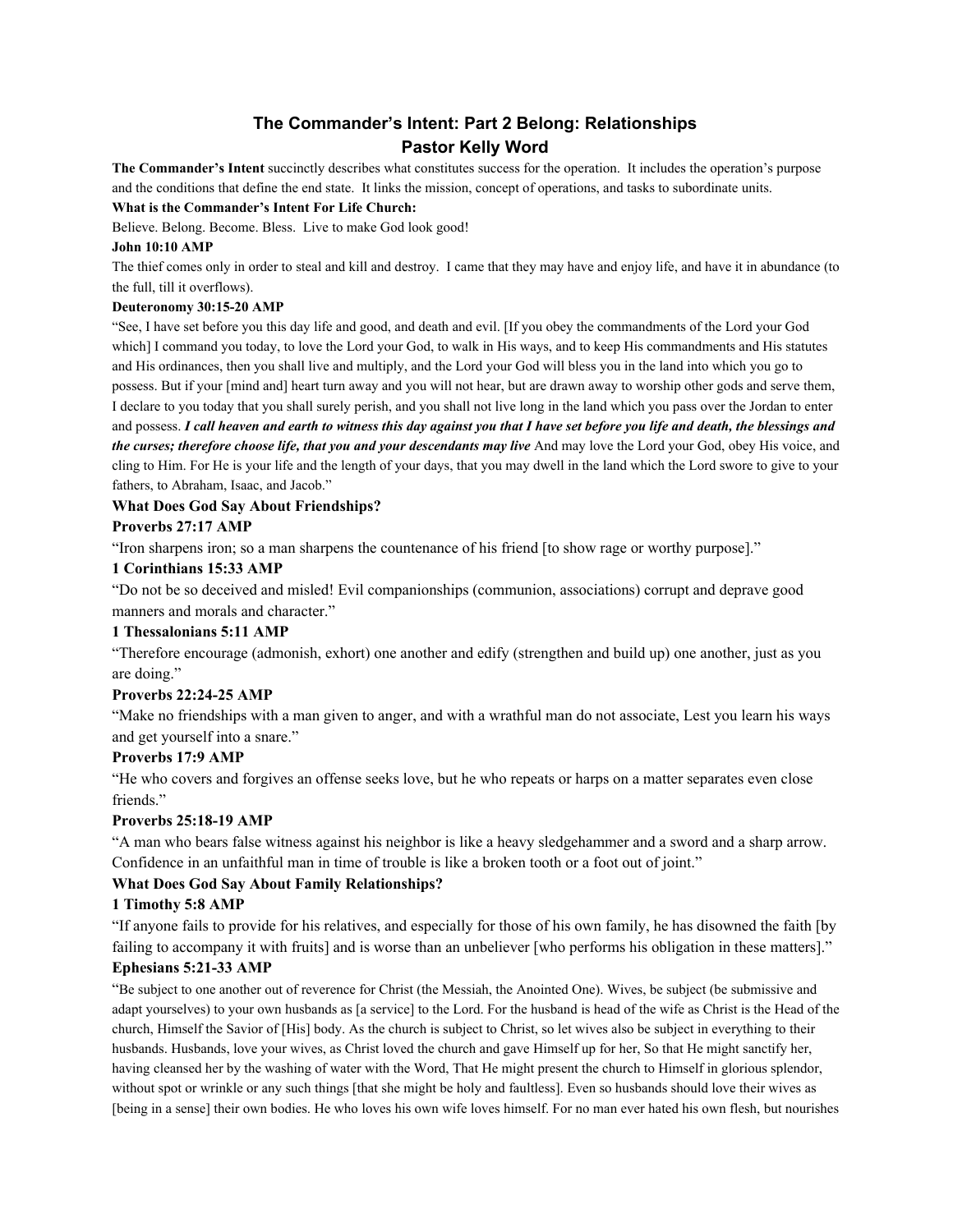and carefully protects and cherishes it, as Christ does the church, Because we are members (parts) of His body. For this reason a man shall leave his father and his mother and shall be joined to his wife, and the two shall become one flesh. [Gen. 2:24.] This mystery is very great, but I speak concerning [the relation of] Christ and the church. However, let each man of you [without exception] love his wife as [being in a sense] his very own self; and let the wife see that she respects and reverences her husband [that she notices him, regards him, honors him, prefers him, venerates, and esteems him; and that she defers to him, praises him, and loves and admires him exceedingly]. [I Pet. 3:2.]"

### **1 Peter 3:17 AMP**

"IN LIKE manner, you married women, be submissive to your own husbands [subordinate yourselves as being secondary to and dependent on them, and adapt yourselves to them], so that even if any do not obey the Word [of God], they may be won over not by discussion but by the [godly] lives of their wives, When they observe the pure and modest way in which you conduct yourselves, together with your reverence [for your husband; you are to feel for him all that reverence includes: to respect, defer to, revere him–to honor, esteem, appreciate, prize, and, in the human sense, to adore him, that is, to admire, praise, be devoted to, deeply love, and enjoy your husband]. Let not yours be the [merely] external adorning with [elaborate] interweaving and knotting of the hair, the wearing of jewelry, or changes of clothes; But let it be the inward adorning and beauty of the hidden person of the heart, with the incorruptible and unfading charm of a gentle and peaceful spirit, which [is not anxious or wrought up, but] is very precious in the sight of God. For it was thus that the pious women of old who hoped in God were [accustomed] to beautify themselves and were submissive to their husbands [adapting themselves to them as themselves secondary and dependent upon them]. It was thus that Sarah obeyed Abraham [following his guidance and acknowledging his headship over her by] calling him lord (master, leader, authority). And you are now her true daughters if you do right and let nothing terrify you [not giving way to hysterical fears or letting anxieties unnerve you]. In the same way you married men should live considerately with [your wives], with an intelligent recognition [of the marriage relation], honoring the woman as [physically] the weaker, but [realizing that you] are joint heirs of the grace (God's unmerited favor) of life, in order that your prayers may not be hindered and cut off. [Otherwise you cannot pray effectively.]"

### **Ephesians 6:14 AMP**

"CHILDREN, OBEY your parents in the Lord [as His representatives], for this is just and right. Honor (esteem and value as precious) your father and your mother–this is the first commandment with a promise–[Exod. 20:12.] That all may be well with you and that you may live long on the earth. Fathers, do not irritate and provoke your children to anger [do not exasperate them to resentment], but rear them [tenderly] in the training and discipline and the counsel and admonition of the Lord."

#### **Proverbs 22:6 AMP**

"Train up a child in the way he should go [and in keeping with his individual gift or bent], and when he is old he will not depart from it. [Eph. 6:4; II Tim. 3:15.]"

### **What Does God Say About Relationship Problems?**

### **Proverbs 17:13-15 AMP**

"Whoever rewards evil for good, evil shall not depart from his house. [Ps. 109:4, 5; Jer. 18:20.] The beginning of strife is as when water first trickles [from a crack in a dam]; therefore stop contention before it becomes worse and quarreling breaks out. He who justifies the wicked and he who condemns the righteous are both an abomination [exceedingly disgusting and hateful] to the Lord. [Exod. 23:7; Prov. 24:24; Isa. 5:23.]"

#### **Mark 11:2526 AMP**

"And whenever you stand praying, if you have anything against anyone, forgive him and let it drop (leave it, let it go), in order that your Father Who is in heaven may also forgive you your [own] failings and shortcomings and let them drop. But if you do not forgive, neither will your Father in heaven forgive your failings and shortcomings." **Ephesians 2:3132 AMP**

"Let all bitterness and indignation and wrath (passion, rage, bad temper) and resentment (anger, animosity) and quarreling (brawling, clamor, contention) and slander (evilspeaking, abusive or blasphemous language) be banished from you, with all malice (spite, ill will, or baseness of any kind). And become useful and helpful and kind to one another, tenderhearted (compassionate, understanding, loving-hearted), forgiving one another [readily and freely], as God in Christ forgave you."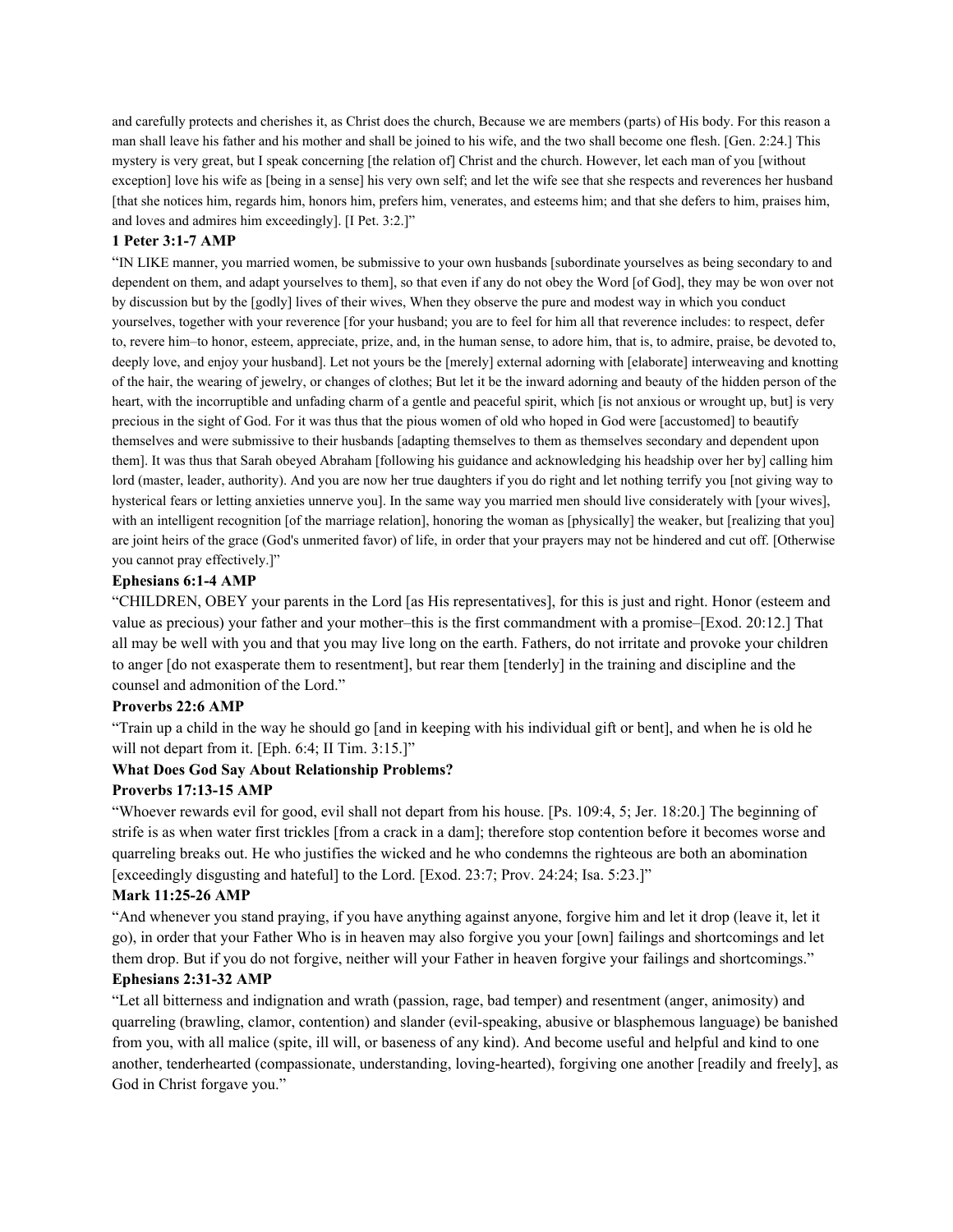## **The Commander's Intent: Part 3 Become Pastor Kelly Word**

**The Commander's Intent**succinctly describes what constitutes success for the operation. It includes the operation's purpose and the conditions that define the end state. It links the mission, concept of operations, and tasks to subordinate units.

### **What is the Commander's Intent For Life Church:**

Believe. Belong. Become. Bless. Live to make God look good!

### **John 10:10 AMP**

The thief comes only in order to steal and kill and destroy. I came that they may have and enjoy life, and have it in abundance (to the full, till it overflows).

### **Deuteronomy 30:1520 AMP**

"See, I have set before you this day life and good, and death and evil. [If you obey the commandments of the Lord your God which] I command you today, to love the Lord your God, to walk in His ways, and to keep His commandments and His statutes and His ordinances, then you shall live and multiply, and the Lord your God will bless you in the land into which you go to possess. But if your [mind and] heart turn away and you will not hear, but are drawn away to worship other gods and serve them, I declare to you today that you shall surely perish, and you shall not live long in the land which you pass over the Jordan to enter and possess. I call heaven and earth to witness this day against you that I have set before you life and death, the blessings and *the curses; therefore choose life, that you and your descendants may live*And may love the Lord your God, obey His voice, and cling to Him. For He is your life and the length of your days, that you may dwell in the land which the Lord swore to give to your fathers, to Abraham, Isaac, and Jacob."

### Ephesians 4:11-17 AMP

"And His gifts were [varied; He Himself appointed and gave men to us] some to be apostles (special messengers), some prophets (inspired preachers and expounders), some evangelists (preachers of the Gospel, traveling missionaries), some pastors (shepherds of His flock) and teachers. His intention was the perfecting and the full equipping of the saints (His consecrated people), [that they should do] the work of ministering toward building up Christ's body (the church), [That it might develop] until we all attain oneness in the faith and in the comprehension of the [full and accurate] knowledge of the Son of God, that [we might arrive] at really mature manhood (the completeness of personality which is nothing less than the standard height of Christ's own perfection), the measure of the stature of the fullness of the Christ and the completeness found in Him. So then, we may no longer be children, tossed [like ships] to and fro between chance gusts of teaching and wavering with every changing wind of doctrine, [the prey of] the cunning and cleverness of unscrupulous men, [gamblers engaged] in every shifting form of trickery in inventing errors to mislead. Rather, let our lives lovingly express truth [in all things, speaking truly, dealing truly, living truly]. Enfolded in love, let us grow up in every way and in all things into Him Who is the Head, [even] Christ (the Messiah, the Anointed One). For because of Him the whole body (the church, in all its various parts), closely joined and firmly knit together by the joints and ligaments with which it is supplied, when each part [with power adapted to its need] is working properly [in all its functions], grows to full maturity, building itself up in love. So this I say and solemnly testify in [the name of] the Lord [as in His presence], that you must no longer live as the heathen (the Gentiles) do in their perverseness [in the folly, vanity, and emptiness of their souls and the futility] of their minds."

### **1 Peter 2:15 AMP**

"SO BE done with every trace of wickedness (depravity, malignity) and all deceit and insincerity (pretense, hypocrisy) and grudges (envy, jealousy) and slander and evil speaking of every kind. Like newborn babies you should crave (thirst for, earnestly desire) the pure (unadulterated) spiritual milk, that by it you may be nurtured and grow unto [completed] salvation, Since you have [already] tasted the goodness and kindness of the Lord. [Ps. 34:8.] Come to Him [then, to that] Living Stone which men tried and threw away, but which is chosen [and] precious in God's sight. [Ps. 118:22; Isa. 28:16.] [Come] and, like living stones, be yourselves built [into] a spiritual house, for a holy (dedicated, consecrated) priesthood, to offer up [those] spiritual sacrifices [that are] acceptable and pleasing to God through Jesus Christ."

#### **Psalm 1:13 AMP**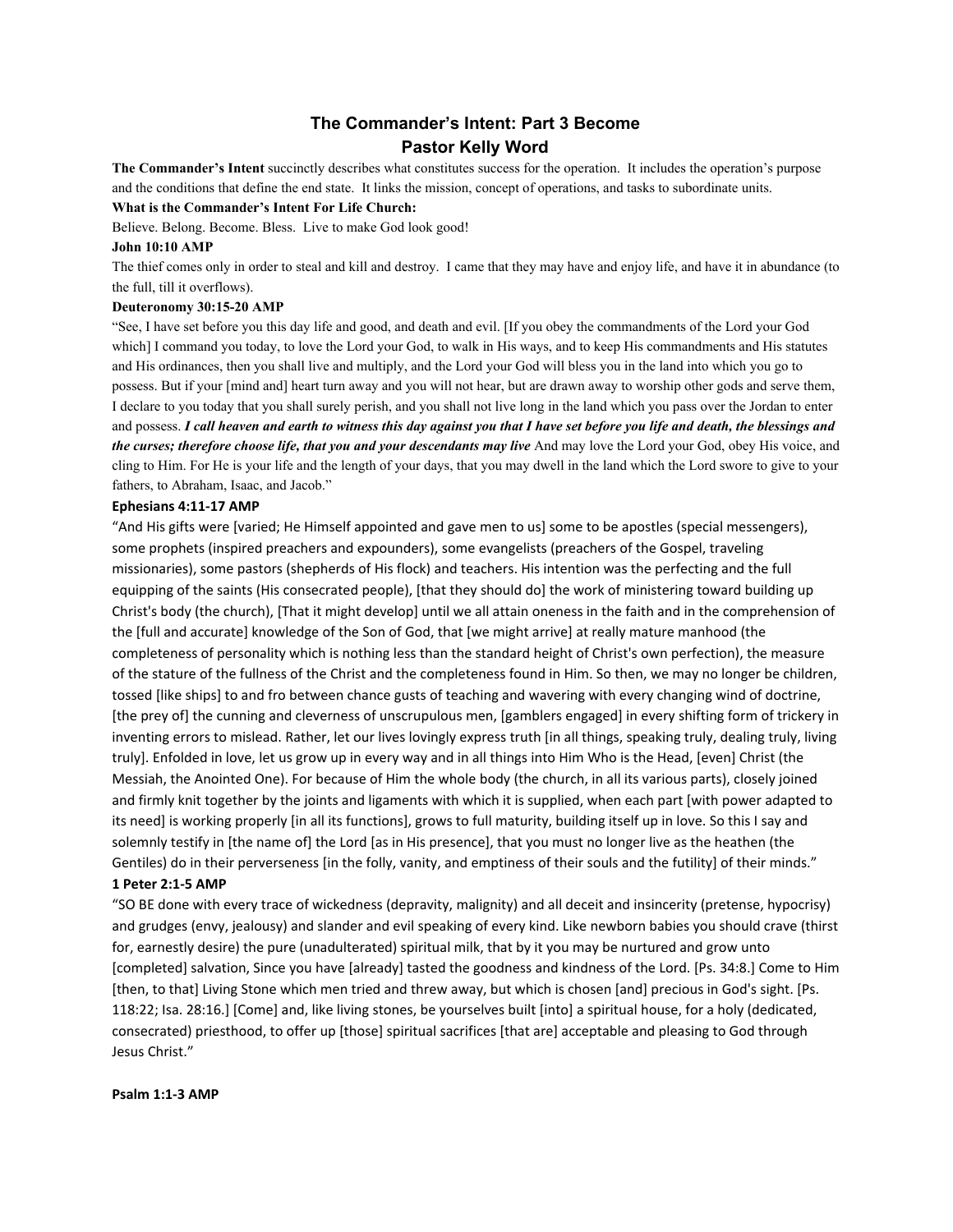"BLESSED (HAPPY, fortunate, prosperous, and enviable) is the man who walks and lives not in the counsel of the ungodly [following their advice, their plans and purposes], nor stands [submissive and inactive] in the path where sinners walk, nor sits down [to relax and rest] where the scornful [and the mockers] gather. But his delight and desire are in the law of the Lord, and on His law (the precepts, the instructions, the teachings of God) he habitually meditates (ponders and studies) by day and by night. [Rom. 13:810; Gal. 3:129; II Tim. 3:16.] And he shall be like a tree firmly planted [and tended] by the streams of water, ready to bring forth its fruit in its season; its leaf also shall not fade or wither; and everything he does shall prosper [and come to maturity]. [Jer. 17:7, 8.]"

#### **Matthew 5:6 AMP**

"Blessed and fortunate and happy and spiritually prosperous (in that state in which the born-again child of God enjoys His favor and salvation) are those who hunger and thirst for righteousness (uprightness and right standing with God), for they shall be completely satisfied! [Isa. 55:1, 2.]"

#### **Galatians 5:2225 AMP**

"But the fruit of the [Holy] Spirit [the work which His presence within accomplishes] is love, joy (gladness), peace, patience (an even temper, forbearance), kindness, goodness (benevolence), faithfulness, Gentleness (meekness, humility), self-control (self-restraint, continence). Against such things there is no law [that can bring a charge]. And those who belong to Christ Jesus (the Messiah) have crucified the flesh (the godless human nature) with its passions and appetites and desires. If we live by the [Holy] Spirit, let us also walk by the Spirit. [If by the Holy Spirit we have our life in God, let us go forward walking in line, our conduct controlled by the Spirit.]"

#### **2 Peter 1:38 AMP**

"For His divine power has bestowed upon us all things that [are requisite and suited] to life and godliness, through the [full, personal] knowledge of Him Who called us by and to His own glory and excellence (virtue). By means of these He has bestowed on us His precious and exceedingly great promises, so that through them you may escape [by flight] from the moral decay (rottenness and corruption) that is in the world because of covetousness (lust and greed), and become sharers (partakers) of the divine nature. For this very reason, adding your diligence [to the divine promises], employ every effort in exercising your faith to develop virtue (excellence, resolution, Christian energy), and in [exercising] virtue [develop] knowledge (intelligence), And in [exercising] knowledge [develop] self-control, and in [exercising] self-control [develop] steadfastness (patience, endurance), and in [exercising] steadfastness [develop] godliness (piety), And in [exercising] godliness [develop] brotherly affection, and in [exercising] brotherly affection [develop] Christian love. For as these qualities are yours and increasingly abound in you, they will keep [you] from being idle or unfruitful unto the [full personal] knowledge of our Lord Jesus Christ (the Messiah, the Anointed One)."

#### **Hosea 4:1, 6, 16 AMP**

"HEAR THE word of the Lord, you children of Israel, for the Lord has a controversy (a pleading contention) with the inhabitants of the land, because there is no faithfulness, love, pity and mercy, or knowledge of God [from personal experience with Him] in the land.

My people are destroyed for lack of knowledge; because you [the priestly nation] have rejected knowledge, I will also reject you that you shall be no priest to Me; seeing you have forgotten the law of your God, I will also forget your children.

For Israel has behaved stubbornly, like a stubborn heifer. How then should he expect to be fed and treated by the Lord like a lamb in a large pasture?"

#### **James 1:24 AMP**

"Consider it wholly joyful, my brethren, whenever you are enveloped in or encounter trials of any sort or fall into various temptations. Be assured and understand that the trial and proving of your faith bring out endurance and steadfastness and patience. But let endurance and steadfastness and patience have full play and do a thorough work, so that you may be [people] perfectly and fully developed [with no defects], lacking in nothing."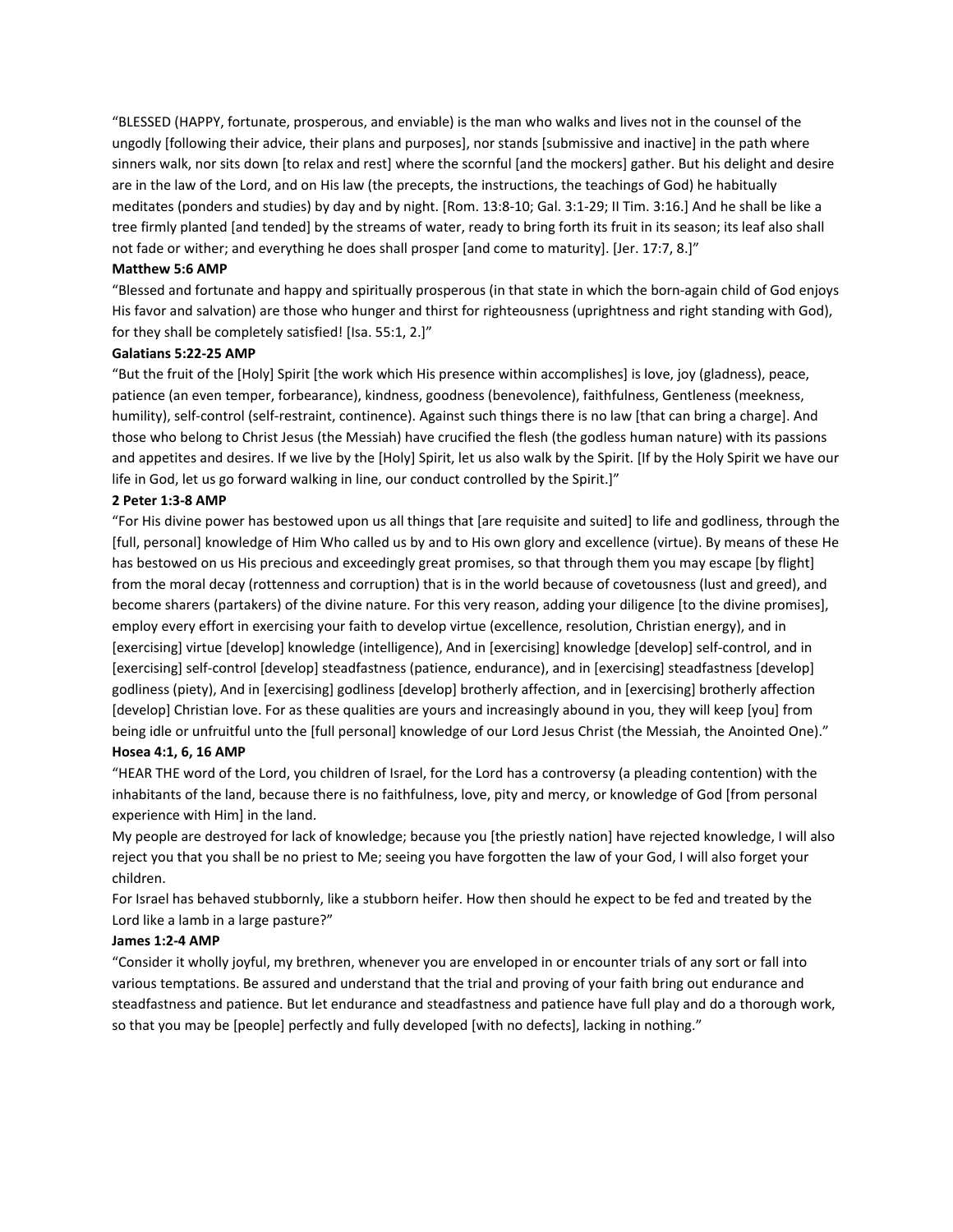## **The Commander's Intent: Part 1 Believe Pastor Kelly Word**

The **Commander's Intent** succinctly describes what constitutes success for the operation. It includes the operation's purpose and the conditions that define the end state. It links the mission, concept of operations, and tasks to subordinate units.

### **What is the Commander's Intent For Life Church:**

Believe. Belong. Become. Bless. Live to make God look good!

### **John 10:10 AMP**

The thief comes only in order to steal and kill and destroy. I came that they may have and enjoy life, and have it in abundance (to the full, till it overflows).

### **Deuteronomy 30:1520 AMP**

"See, I have set before you this day life and good, and death and evil. [If you obey the commandments of the Lord your God which] I command you today, to love the Lord your God, to walk in His ways, and to keep His commandments and His statutes and His ordinances, then you shall live and multiply, and the Lord your God will bless you in the land into which you go to possess. But if your [mind and] heart turn away and you will not hear, but are drawn away to worship other gods and serve them, I declare to you today that you shall surely perish, and you shall not live long in the land which you pass over the Jordan to enter and possess. *I*

# *call heaven and earth to witness this day against you that I have set before you life and death, the blessings and the curses; therefore choose life, that you and*

**your descendants may live** And may love the Lord your God, obey His voice, and cling to Him. For He is your life and the length of your days, that you may dwell in the land which the Lord swore to give to your fathers, to Abraham, Isaac, and Jacob."

### **Genesis 1:2728 AMP**

"So God created man in His own image, in the image and likeness of God He created him; male and female He created them. [Col. 3:9, 10; James 3:8, 9.] And God blessed them and said to them, Be fruitful, multiply, and fill the earth, and subdue it [using all its vast resources in the service of God and man]; and have dominion over the fish of the sea, the birds of the air, and over every living creature that moves upon the earth."

### **Genesis 12:12 AMP**

"NOW [in Haran] the Lord said to Abram, Go for yourself [for your own advantage] away from your country, from your relatives and your father's house, to the land that I will show you. [Heb. 11:8-10.] And I will make of you a great nation, and I will bless you [with abundant increase of favors] and make your name famous and distinguished, and you will be a blessing [dispensing good to others]."

### **Matthew 5:1416 AMP**

"You are the light of the world. A city set on a hill cannot be hidden. Nor do men light a lamp and put it under a peck measure, but on a lampstand, and it gives light to all in the house. Let your light so shine before men that they may see your moral excellence and your praiseworthy, noble, and good deeds and recognize and honor and praise and glorify your Father Who is in heaven."

### **Philippians 2:24 AMP**

"Fill up and complete my joy by living in harmony and being of the same mind and one in purpose, having the same love, being in full accord and of one harmonious mind and intention. Do nothing from factional motives [through contentiousness, strife, selfishness, or for unworthy ends] or prompted by conceit and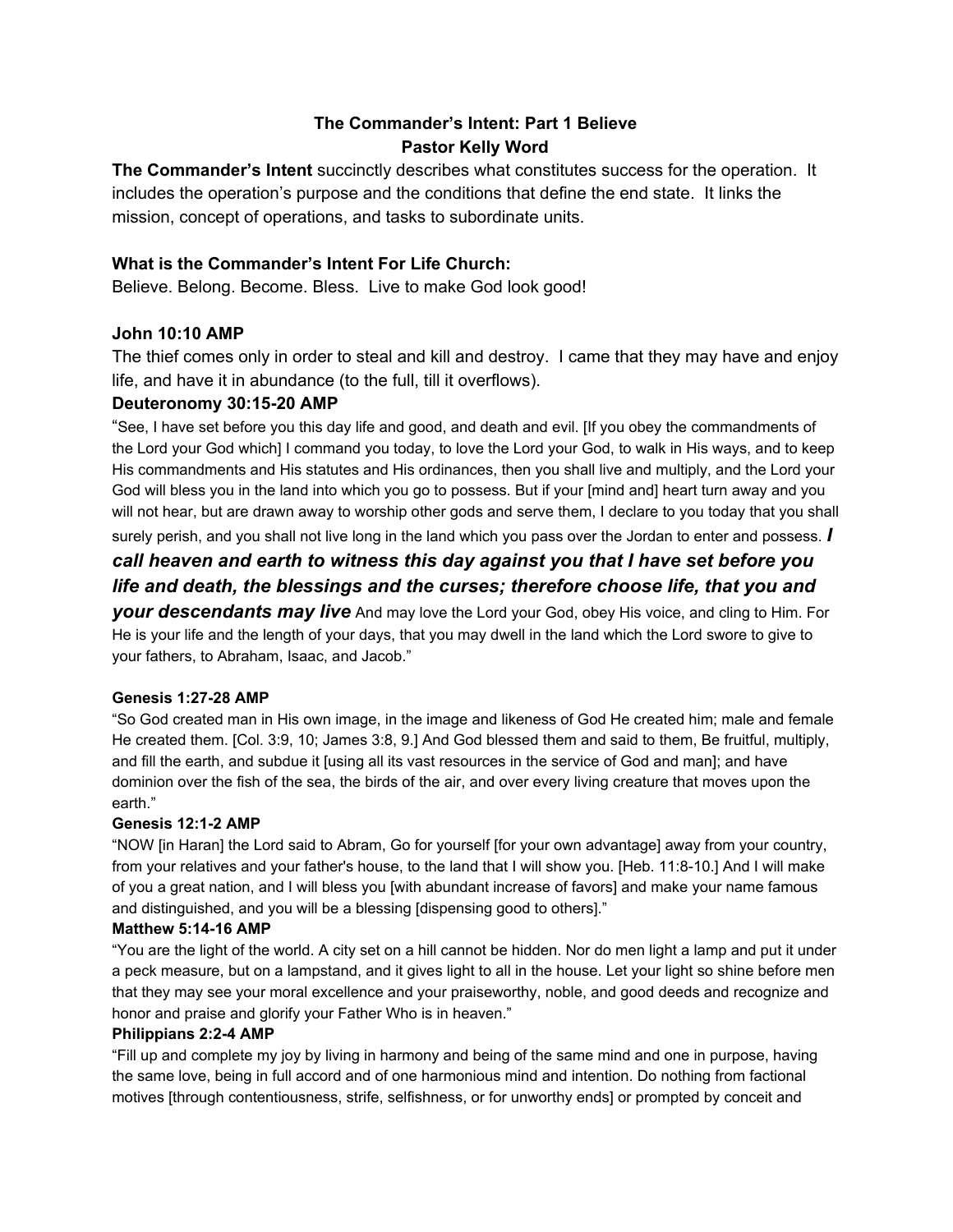empty arrogance. Instead, in the true spirit of humility (lowliness of mind) let each regard the others as better than and superior to himself [thinking more highly of one another than you do of yourselves]. Let each of you esteem and look upon and be concerned for not [merely] his own interests, but also each for the interests of others."

### **2 Corinthians 9:612 AMP**

"[Remember] this: he who sows sparingly and grudgingly will also reap sparingly and grudgingly, and he who sows generously [that blessings may come to someone] will also reap generously and with blessings. Let each one [give] as he has made up his own mind and purposed in his heart, not reluctantly or sorrowfully or under compulsion, for God loves (He takes pleasure in, prizes above other things, and is unwilling to abandon or to do without) a cheerful (joyous, "prompt to do it") giver [whose heart is in his giving]. [Prov. 22:9.] And God is able to make all grace (every favor and earthly blessing) come to you in abundance, so that you may always and under all circumstances and whatever the need be self-sufficient [possessing] enough to require no aid or support and furnished in abundance for every good work and charitable donation]. As it is written, He [the benevolent person] scatters abroad; He gives to the poor; His deeds of justice and goodness and kindness and benevolence will go on and endure forever! [Ps. 112:9.] And [God] Who provides seed for the sower and bread for eating will also provide and multiply your [resources for] sowing and increase the fruits of your righteousness [which manifests itself in active goodness, kindness, and charity]. [Isa. 55:10; Hos. 10:12.] Thus you will be enriched in all things and in every way, so that you can be generous, and [your generosity as it is] administered by us will bring forth thanksgiving to God. For the service that the ministering of this fund renders does not only fully supply what is lacking to the saints (God's people), but it also overflows in many [cries of] thanksgiving to God."

### **3 John 1:11 AMP**

"Beloved, do not imitate evil, but imitate good. He who does good is of God; he who does evil has not seen (discerned or experienced) God [has enjoyed no vision of Him and does not know Him at all]."

### **Matthew 6:3134 AMP**

"Therefore do not worry and be anxious, saying, What are we going to have to eat? or, What are we going to have to drink? or, What are we going to have to wear? For the Gentiles (heathen) wish for and crave and diligently seek all these things, and your heavenly Father knows well that you need them all. But seek (aim at and strive after) first of all His kingdom and His righteousness (His way of doing and being right), and then all these things taken together will be given you besides. So do not worry or be anxious about tomorrow, for tomorrow will have worries and anxieties of its own. Sufficient for each day is its own trouble."

### **Numbers 6:2227 HCSB**

"The Lord spoke to Moses: "Tell Aaron and his sons how you are to bless the Israelites. Say to them: May Yahweh bless you and protect you; may Yahweh make His face shine on you and be gracious to you; may Yahweh look with favor on you and give you peace. In this way they will pronounce My name over the Israelites, and I will bless them.""

### **Proverbs 11:2328 HCSB**

"The desire of the righteous turns out well, but the hope of the wicked leads to wrath. One person gives freely, yet gains more; another withholds what is right, only to become poor. A generous person will be enriched, and the one who gives a drink of water will receive water. People will curse anyone who hoards grain, but a blessing will come to the one who sells it. The one who searches for what is good finds favor, but if someone looks for trouble, it will come to him. Anyone trusting in his riches will fall, but the righteous will flourish like foliage."

### **Psalm 23:16 KJV**

"The Lord is my shepherd; I shall not want. He maketh me to lie down in green pastures: he leadeth me beside the still waters. He restoreth my soul: he leadeth me in the paths of righteousness for his name's sake. Yea, though I walk through the valley of the shadow of death, I will fear no evil: for thou art with me; thy rod and thy staff they comfort me. Thou preparest a table before me in the presence of mine enemies: